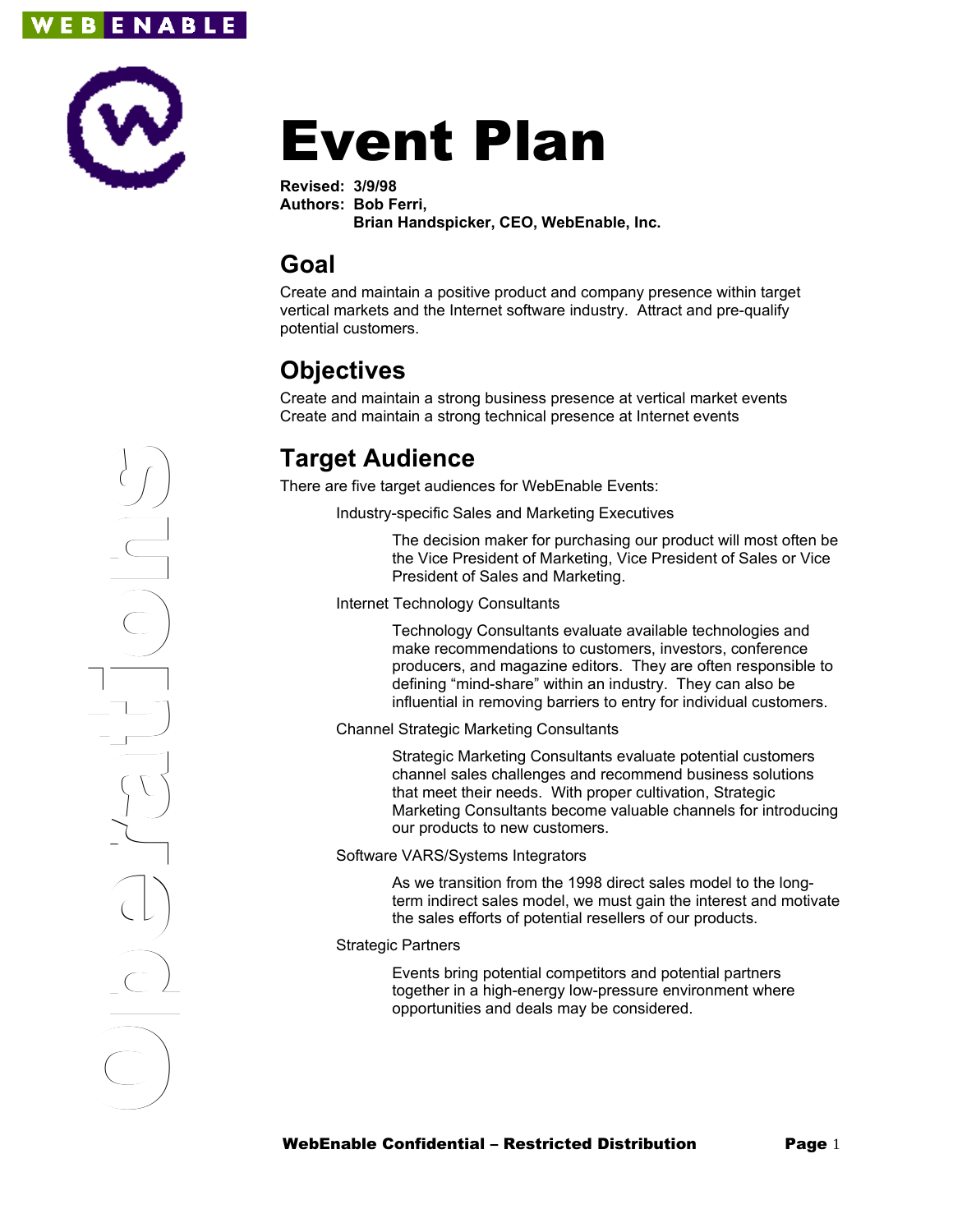#### **Related Press**

## **Event Plan 1998**

|                                                  | <b>Date</b>       | <b>Event</b>                                                              | <b>Location</b> | <b>Priority</b> | \$k  |
|--------------------------------------------------|-------------------|---------------------------------------------------------------------------|-----------------|-----------------|------|
|                                                  | Ongoing           | <b>NCMS InfoTest Testbed</b><br>[Target: Caterpillar, TI, 3M]             |                 | A               | 2.0  |
|                                                  | Ongoing           | <b>NCMS</b> "Smart Parts" Testbed<br>[Target: Ford, GM, Boeing, Kodak]    |                 | A               | 2.0  |
|                                                  | February 24       | <b>HP InfoTest Audio Conference</b><br>[Target: Hvy Eqmt, EE, Auto, Aero] |                 | A               | 2.0  |
| "InfoTest Testbed Success"                       | March 30-31       | InfoTest Post-mortem<br>[Target: Caterpillar, NSA]                        | Santa Cruz      | A               | 2.0  |
| "DASCOM Partner Program"                         | April 27-29       | Internet & Electronic Commerce NYC<br>[Joint w/DASCOM?]                   |                 | A               | 2.0  |
| "SCA Product Announcement"                       | April 29-30       | <b>Distribution Computer Expo</b>                                         | Chicago         | A               | 10.0 |
| "WebEnable joins NCMS"                           | May 4-6           | Nat Ctr Mfg Sciences Annual<br>[Target: Caterpillar, Ford, Boeing]        | Orlando         | A               | 2.0  |
| "SCA Product Beta Test"                          | May 5-6           | Supply Chain Management                                                   | Chicago         | A               | 10.0 |
| "Oracle Partner Program"<br>"SCA Product General | May 17-21         | <b>Oracle Application User Group</b>                                      | San Diego       | B               | 10.0 |
| Release"                                         | <b>July 28-30</b> | Sales Force & Mktg Automation NYC                                         |                 | A               | 20.0 |
|                                                  | Sep 1-3           | eBusiness World                                                           | <b>Boston</b>   | A               | 20.0 |
|                                                  | Sep 20-23         | Supply Chain Summit                                                       | Dallas          | A               | 20.0 |
|                                                  | October 5-10      | Internet World                                                            | <b>NYC</b>      | A               | 20.0 |
|                                                  |                   | October 13-15 Supply Chain Solution '98                                   | London          | A               | 30.0 |
|                                                  |                   | October 21-23 Networkworld/Interop'98                                     | Atlanta         | A               | 30.0 |
|                                                  |                   | December 7-12 Java Internet Business Expo                                 | <b>NYC</b>      | A               | 30.0 |

#### **Not Attending:**

| March 3-5                      | <b>DCI Marketing Automation</b>                              | Chicago                       | Too Early          |
|--------------------------------|--------------------------------------------------------------|-------------------------------|--------------------|
| March 24-26                    | Internet Commerce Expo                                       | <b>Boston</b>                 | Too Early          |
| March 24-27                    | JavaOne                                                      | San Francisco                 | Too Early          |
| May 4-8                        | Networld+Interop98                                           | Las Vegas                     | <b>Too Crowded</b> |
| October 11-14<br>October 12-16 | <b>Council Logistics Management</b><br>Gartner Group IT Expo | Anaheim<br><b>Buena Vista</b> | в<br>в             |
| October 26-30                  | <b>VAR Vision</b><br>[Target: VARS, SI, Resellers]           |                               | в                  |

#### WebEnable Confidential – Restricted Distribution Page 2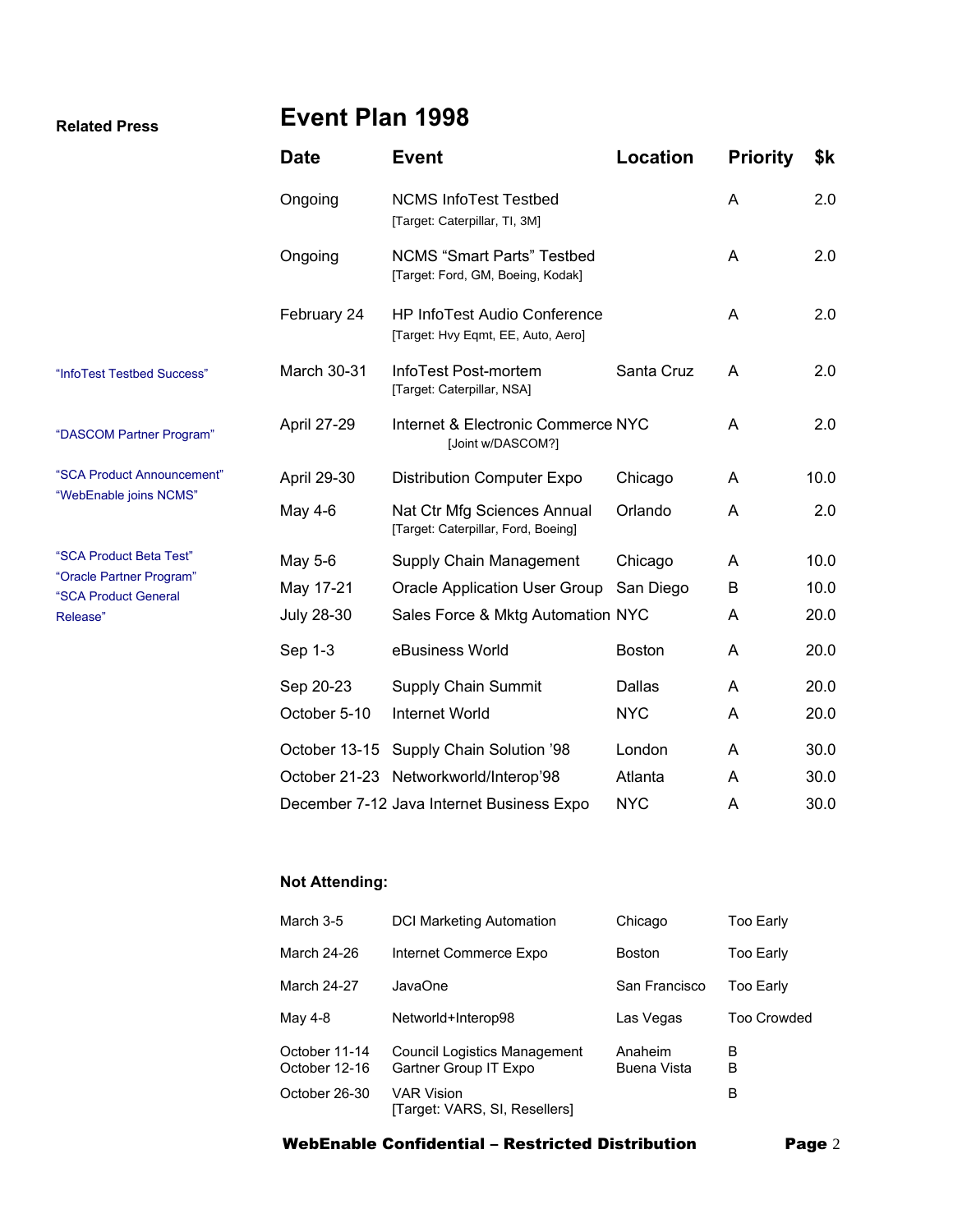## **Event Plan 1999**

#### **Related Press**

| <b>Date</b> | <b>Event</b>                                                           | Location | <b>Priority</b> | \$k |
|-------------|------------------------------------------------------------------------|----------|-----------------|-----|
| Ongoing     | <b>NCMS "Smart Parts" Testbed</b><br>[Target: Ford, GM, Boeing, Kodak] |          | Α               | 0   |
| Spring      | <b>DCI Marketing Automation</b>                                        |          | A               |     |
| Spring      | Internet Commerce Expo<br>[Target: Amp]                                |          | A               |     |
| Spring      | <b>JavaOne</b>                                                         |          | A               |     |
| Spring      | Int. Business Forecasting                                              |          | Α               |     |
| Spring      | <b>Distribution Computer Expo</b>                                      |          | A               |     |
| Spring      | <b>NAPM Int Purchasing Conf</b>                                        |          | A               |     |
| Spring      | Nat Ctr Mfg Sciences Annual<br>[Target: Caterpillar, Ford, Boeing]     |          | В               |     |
| Spring      | Supply Chain Management                                                |          | A               |     |
| Spring      | <b>Oracle Application User Group</b>                                   |          | B               |     |
| Summer      | <b>DCI Marketing Automation</b>                                        |          | A               |     |
| Fall        | <b>Supply Chain Summit</b>                                             |          | Α               |     |
| Fall        | Internet World                                                         |          | A               |     |
| Fall        | <b>Council Logistics Management</b>                                    |          | B               |     |
| Fall        | Gartner Group IT Expo                                                  |          | B               |     |
| Fall        | Supply Chain Solution '98                                              | London   | A               |     |
| Fall        | <b>VAR Vision</b><br>[Target: VARS, SI, Resellers]                     |          | B               |     |
| Winter      | Java Internet Business Expo                                            |          | Α               |     |
|             |                                                                        |          |                 |     |